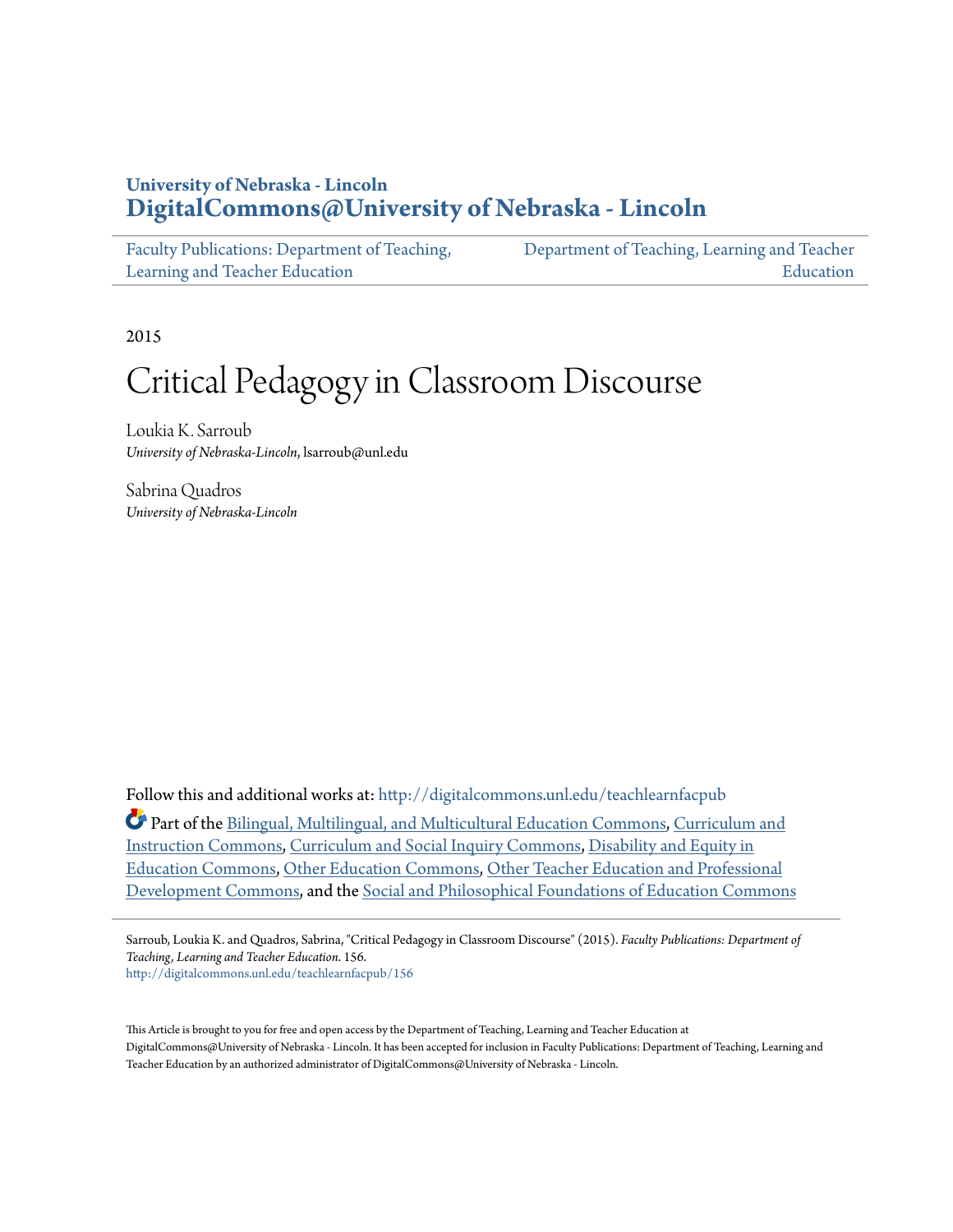Published (as Chapter 19) in *The Routledge Handbook of Educational Linguistics*, edited by Martha Bigelow and Johanna Ennser-Kananen (New York & Abingdon: Routledge, 2015), pp. 252–260.



Copyright © 2015 Taylor & Francis. Used by permission.

# **Critical Pedagogy in Classroom Discourse**

### Loukia K. Sarroub and Sabrina Quadros

#### **Historical Perspectives**

The classroom is a unique discursive space for the enactment of critical pedagogy. In some ways, all classroom discourse is critical because it is inherently political, and at the heart of critical pedagogy is an implicit understanding that power is negotiated daily by teachers and students. Historically, critical pedagogy is rooted in schools of thought that have emphasized the individual and the self in relation and in contrast to society, sociocultural and ideological forces, and economic factors and social progress. In addressing conceptualizations in Orthodox Marxism (with Karl Marx, Max Weber, and Emile Durkheim) in the mid-19th century and the Frankfurt School (with Theodor W. Adorno, Max Horkheimer, Herbert Marcuse, Friedrich Pollock, Leo Lowenthal, and Walter Benjamin), contemporary critical theory still embodies the concept of false consciousness, the idea that institutional processes and material mislead people, and the internalization of values and norms, which induce people to act and behave according to what it is expected in society (Agger 1991). The problem of domination (which cannot be reduced to oppression, nor is it akin to it), a complex understanding of how social structures mediate power relations to create different forms of alienation (Morrow and Brown 1994), mainly depicts the reproduction of social struggles, inequities, and power differences, reflecting some of the main aspects of critical pedagogy classrooms.

In considering such critical theory in classroom settings, Giroux and McLaren (1989) acknowledge the importance of teachers and students understanding classroom pedagogical practices as a form of ideological production, wherein the classroom reflects discursive formations and power-knowledge relations, both in schools and in society. Within these conceptualizations, Livingstone (1987), referring to Freire (1970), refers to critical theory in classrooms as a critical pedagogy of practice, claiming the concept as a radical perspective in which "intellectuals engage in social change to make the political more pedagogical and the pedagogical more political" (xii). In such terms, the "political more pedagogical" calls for a redefinition of historical memory (which, in critical theory, is the basis for the understanding of cultural struggles), critique, and radical utopianism, as the elements of a political discourse highlighting pedagogical processes, such as knowledge being constructed and deconstructed, dialogue being contextualized around emancipatory interests, and learning being actively pursued in radical practices of ethics and political communities. In making the "pedagogical more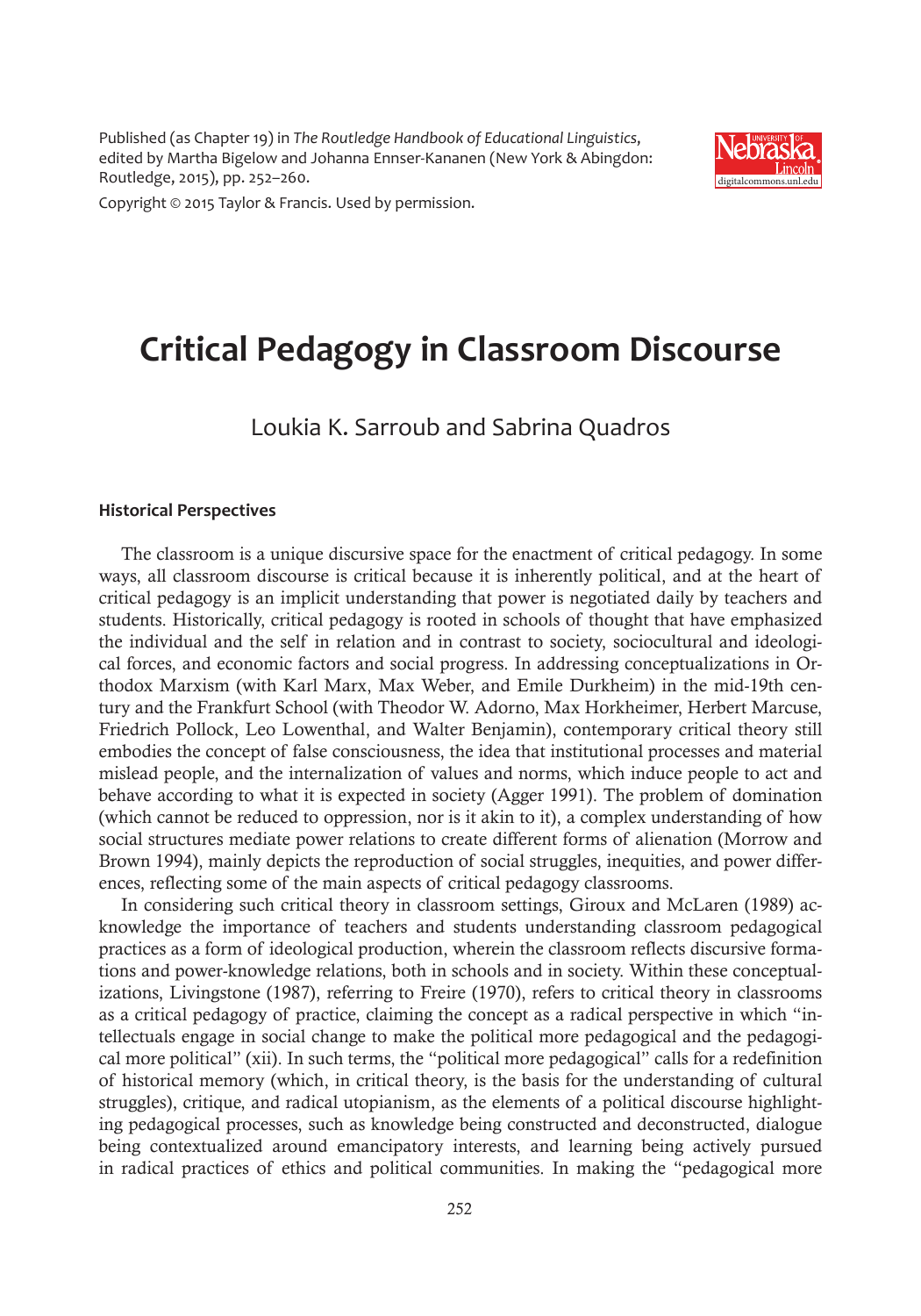political," Freire (1970) refers to a more profound idea of schooling in order to embrace the broader category of education in the forms of critically examining the production of subjects and subjectivities that take place outside of school settings and developing a radical critical teaching in which educators are able to examine how different public settings interact in shaping the ideological and material conditions that contribute to sites of domination and struggle.

Theoretically, critical pedagogy in classroom discourse embodies the practice of engaging students in the social construction of knowledge, which grounds its pillars on power relations. In utilizing critical pedagogy in the classroom, teachers must question their own practices in the process to construct knowledge and why the main knowledge is legitimized by the dominant culture. Moreover, through emancipatory knowledge (Habermas 1981) educators draw practical and technical knowledge together, creating a space for understanding the relations of power and privilege that manipulate and distort social relationships. In the end, participants in critical pedagogy classrooms are encouraged to engage in collective action, founded on the principles of social justice, equality, and empowerment (McLaren 2009).

One example of the application of the theory in classroom contexts in which English is taught as a foreign language directs the concept of critical pedagogy to a narrower, but no less powerful, dismantling of power structural systems of imposition and false consciousness. Pennycook (1989, 2006) and Canagarajah (1999, 2007) examine the role of English as a foreign language, which embodies political ideological assumptions in international classrooms. According to Pennycook (1989), educators need to understand local political configurations in order to know whether a particular language policy is "reactionary or liberatory" (112). Theorists in foreign language teaching (Phillipson 1988; Canagarajah 1999; 2007; Pennycook 1989; 2006) argue that the political imposition of English as a foreign language interferes with the vitality of local multilingualism due to the hegemonic status of English (in Canagarajah 1999, 208).

Considering the harmful effects of linguistic influence, Phillipson (1988) and Canagarajah (2007) cite two instances of struggle for local communities where English is the imposed foreign language. The first instance is the dependence and subjugation of the third world and, second, the values of the industrial consumerism culture, which reflect aspects of capitalist societies and countries that maintain the status of global, powerful structures. Pennycook (1989) complements such claims by arguing that the international spread of English historically has paralleled the spread of Western cultural norms of international business and technological standardization. Peirce (1989) also argues that we need to expand our views of language as "neutral," since "English, like all other languages, is a site of struggle over meaning, access, and power" (405). Regarding these assumptions of subjugation of the third world, industrial consumerism, the cultural norms of international business and technological standardization, and struggle over meaning, access, and power, critical pedagogy practitioners approach English as a tool to engage participants in larger ideological discourses, promoting agency and knowledge, not only about the learning of the structural aspects of becoming fluent in the language, but, and more importantly, how such a language influences their immediate reality and communities.

In literacy studies, the discourse of critical pedagogy embodies the emancipatory force that challenges the idea of literacy as not being politically neutral, observing that with literacy comes perspectives and interpretations that are ultimately political (Gee 2008*).* In using literacy as a skill to prepare individuals to "read the word" and "read the world" (in Freirean terms), classroom discourse adds to the idea of learning the ability to decipher symbols and acquire the academic language to empower participants in their contexts, calling educators to open spaces for marginalized students to voice their struggles in political, social, and economic spheres. Freire (1985) defends the idea that literacy in itself does not empower those who live in oppressive conditions, but it must be linked to a critical understanding of the social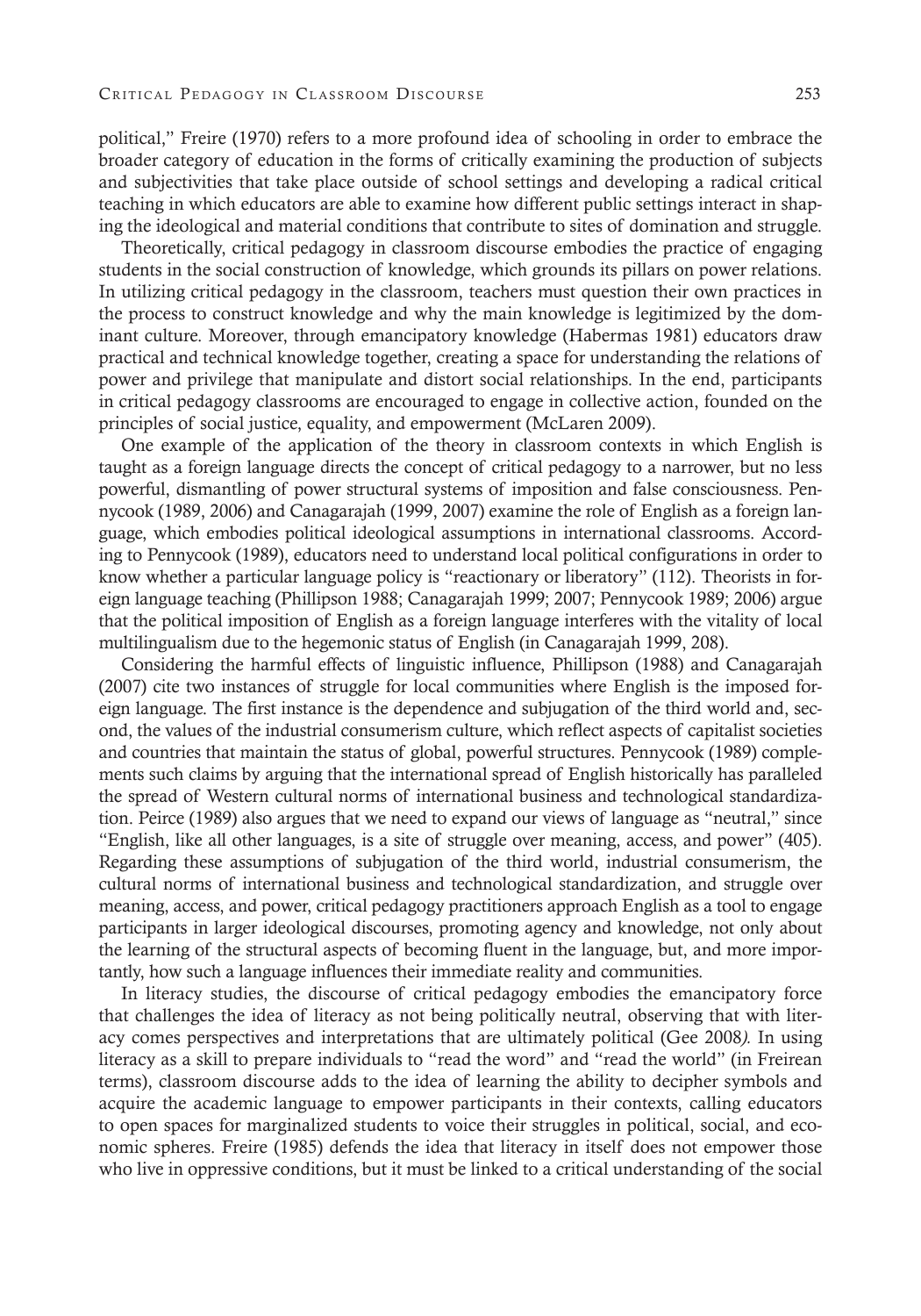context and action to change such conditions. In these terms, Auerbach (1995) refers to critical literacies as the "rhetoric of strengths'" (644) for focusing on cultural sensitivity, celebration of diversity, and empowerment of parents, and she also highlights that empowerment is not regarded in individual terms but in social terms (655). An essential aspect of critical pedagogy in literacy learning includes the ongoing recognition of the power relationships amongst individuals who are involved in education, such as the power dynamics within family, classrooms, programs, and institutions. Street (1990) also argues that the failure of literacy campaigns reflects the non-consideration of significant aspects of literacy practices by those more powerful outsiders such as teachers, administrators, and politicians.

#### **Core Issues and Key Findings**

The practicality of critical pedagogy, while considered highly theoretical, has brought up a series of questions founded on empirical research wherein educators have attempted to incorporate its principles in classroom discourse. While such practitioners highlight the positive facets of critical pedagogy, such as students' stronger engagement with curriculum, empowerment through dialogue and involvement in their communities, critiques of their cultural norms, and participation in patriarchal countries/communities, the same researchers have also pointed out the shortcomings of the theoretical and ideological model. Some of these deficiencies include students' aversion to idealized concepts, teachers' limited understanding of the implementation of "critical" in their curricula, lack of support in adopting critical perspectives within the school site, as well as practitioners' skepticism of the "empowering" outcome in students' lives.

To use critical pedagogy, practitioners attempt to reconstruct their classrooms as a three pronged discourse structure. Structurally, these three aspects include a curriculum that needs to be founded upon students' interests, cultural needs, and community empowerment. In terms of the dynamics of interaction, the teacher/educator in the classroom usually focuses on participation and skills in dialogue in a rational articulation of one's context with others who are differently situated (Young 1997). In this regard, the participatory dynamics and dialogical skills involve the construction of dialogues amongst peers, questioning concepts and common behavior, doubting the ritualized form, explaining one's perception of reality, providing evidence of assertions, advancing arguments from diverse knowledge and/or disciplinary perspectives, drawing upon experience with the curriculum and topics addressed, and listening to a variety of voices in different discourses. In essence, this is the capacity for critique, reflecting the critical agency of participants (Habermas 1981).

*Meeting Different Voices: "Teaching English for Cultural Awareness.* The research about the use and implementation of critical pedagogy in international language classrooms possibly exemplifies some of the structural and dynamic rearrangements that teachers and educators have undergone to teach critically. In this regard, Sadegui (2008) opted to implement critical pedagogy in an Iranian classroom through adopting locally and situated forbidden topics or taboos, as well as engaging students through discussion; reading diverse articles; and utilizing students' own sources of information and knowledge, such as texts, pictures, and audio-recordings. Although meeting resistance, Sadegui (2008) suggests that critical consciousness does not necessarily urge critical action, but it gives participants of the prevalent discourse the chance to resist or change.

Showing similar results in Iranian high schools, Ghahremani-Ghajar and Mirhosseini (2005) focus on utilizing dialogue journals to express students' thoughts on any topic of interest. Ghahremani-Ghajar and Mirhosseini (2005) found that students consistently appropriated the opportunity to utilize "their" English to express dissatisfactions and opinions. In coding the journals into descriptive and personal versus critical and creative essays. Ghahremani-Ghajar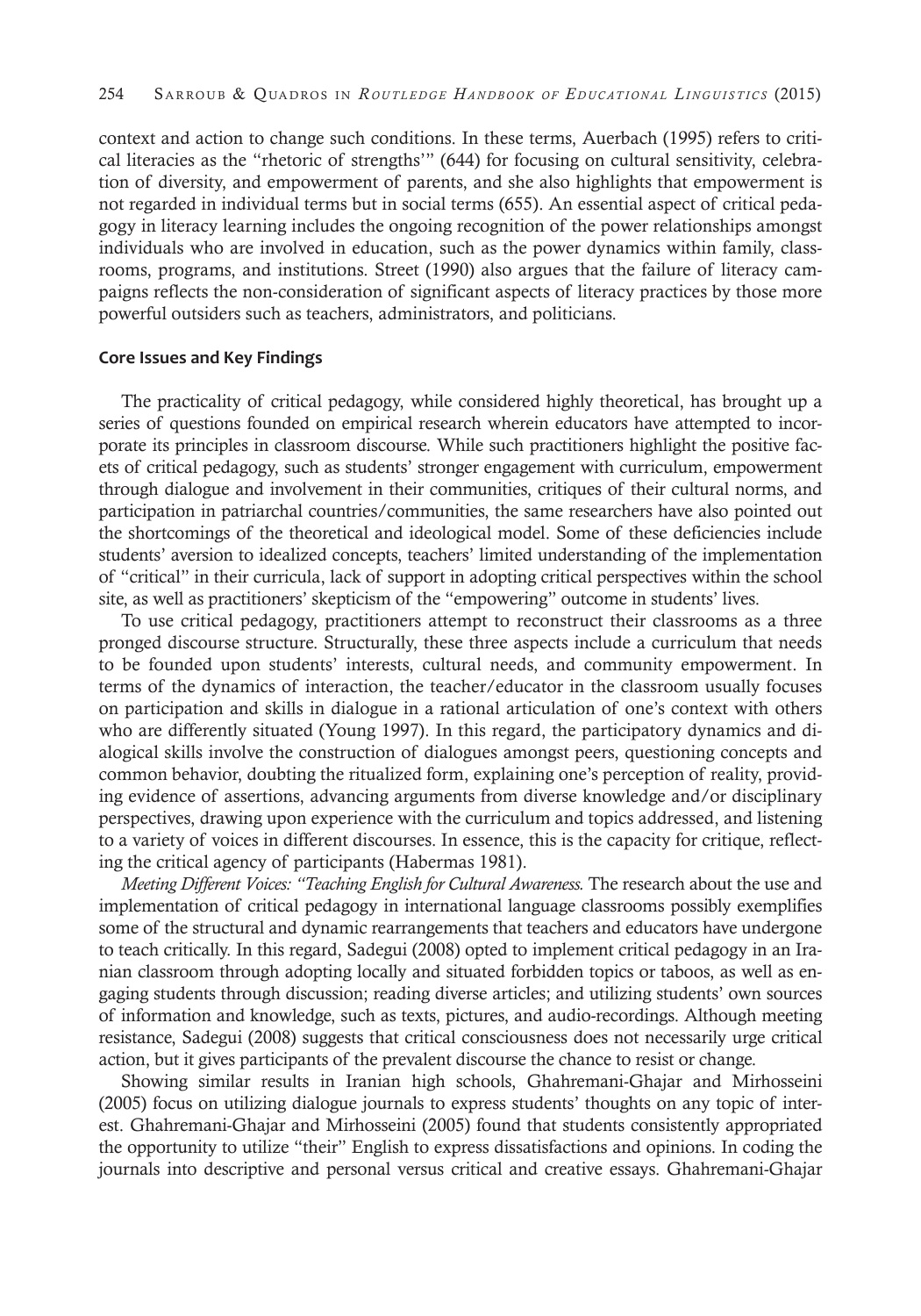and Mirhosseini (2005) assert that in the last quarter, one percent of the journals were written with descriptive and/or personal style, 82% being either critical or creative, with 42% being creative ones. In an English class in South Korea, Shin and Crookes (2005) employed critical pedagogy by creating projects, such as slide presentations, travel plans, discussion groups, poster presentations, and written essays. The outcomes reported show that students highly valued class discussions as sites for listening to their peers' thoughts to further their views and experiences. Shin and Crookes (2005) point out that students engaged in dialogue by asking questions, revealing disagreements, and clarifying others' comments. Generally, time allotted to discussion with and among students has been thought of as good teaching practice, and in the United States, it has long been part of child-centered learning; however, elsewhere, and in countries where historically there has been little communication in the classroom from students, a more dialogue-oriented set of teaching and learning tools form a critical pedagogy.

Huang (2011), exploring an English reading and writing classroom in Taiwan, utilized writing journals by focusing on notions of critique (Luke and Freebody 1999) and different perspectives of reading material referring to the same topic. Huang (2011) explains that reading became a conscious process through which students uncovered hidden messages and contemplated multiple perspectives. In writing, students were encouraged to write because writing became, in some way, meaningful.

Despite the positive experiences within English language classrooms using critical pedagogy, challenges have not been absent from these practices. Rice (1998) ponders the welcoming concept of "criticality" in different cultural practices at the time that Eastman (1998) and Canagarajah (1993) question the integration of critical pedagogy into a curriculum in which English is learned as a means for survival and cultural status. Sadeghi (2008) highlighted her "solitude" in the school site as a result of adopting the perspective and touching on complex topics, adding the struggle in examining biased voices in every different context. Shin and Crookes' (2005) concerns focus on combining the dialogical discourse while maintaining a certain level of authority. The researchers also point out the limited language proficiency to participate in English talk. Ko and Wang (2009) emphasize the teacher's lack of time, insufficient classroom time, Large class size, and cultural expectations in education as barriers in Taiwan English classrooms.

*Empowering Through Literacy: Practices and Limitations.* In literacy studies, the social change perspective embodies principles of the multiple-literacies approach, further emphasizing the issues of institutional power, cultural struggles, and social change. Essentially, literacy becomes a site for struggle because the conditions created by institutions and structural forces influence the forms and access to literacy acquisition (Auerbach 1995). In the critical perspective, literacy, in itself, does not lead to empowerment or resolve economic problems, if the link does not embody a critical understanding of the social contexts and initiatives to change inequitable conditions. In critical theory studies. literacy processes comprise complementary modalities, such as connecting the oral and written "word" to the understanding and critique of controlling structures and domination, offering students the opportunity to successfully participate in the academic discourse. In terms of literacy programs, such as family literacy, critical pedagogy practice encompasses the parents' control over the program's goals, issues, themes, research agenda, dialogue as a key to pedagogical process, content centering on critical social issues for participants, and the critical notion of action for social change. In short, and theoretically, critical studies in literacy practices challenge power structures through the study and discernment of hierarchies as a first step to improve the condition of marginalized groups, engaging them in social participation and discourse patterns.

Empirically, participants have demonstrated indifference to the discourse of critical pedagogy. Within a family literacy program for Guatemalan Maya families, Schoorman and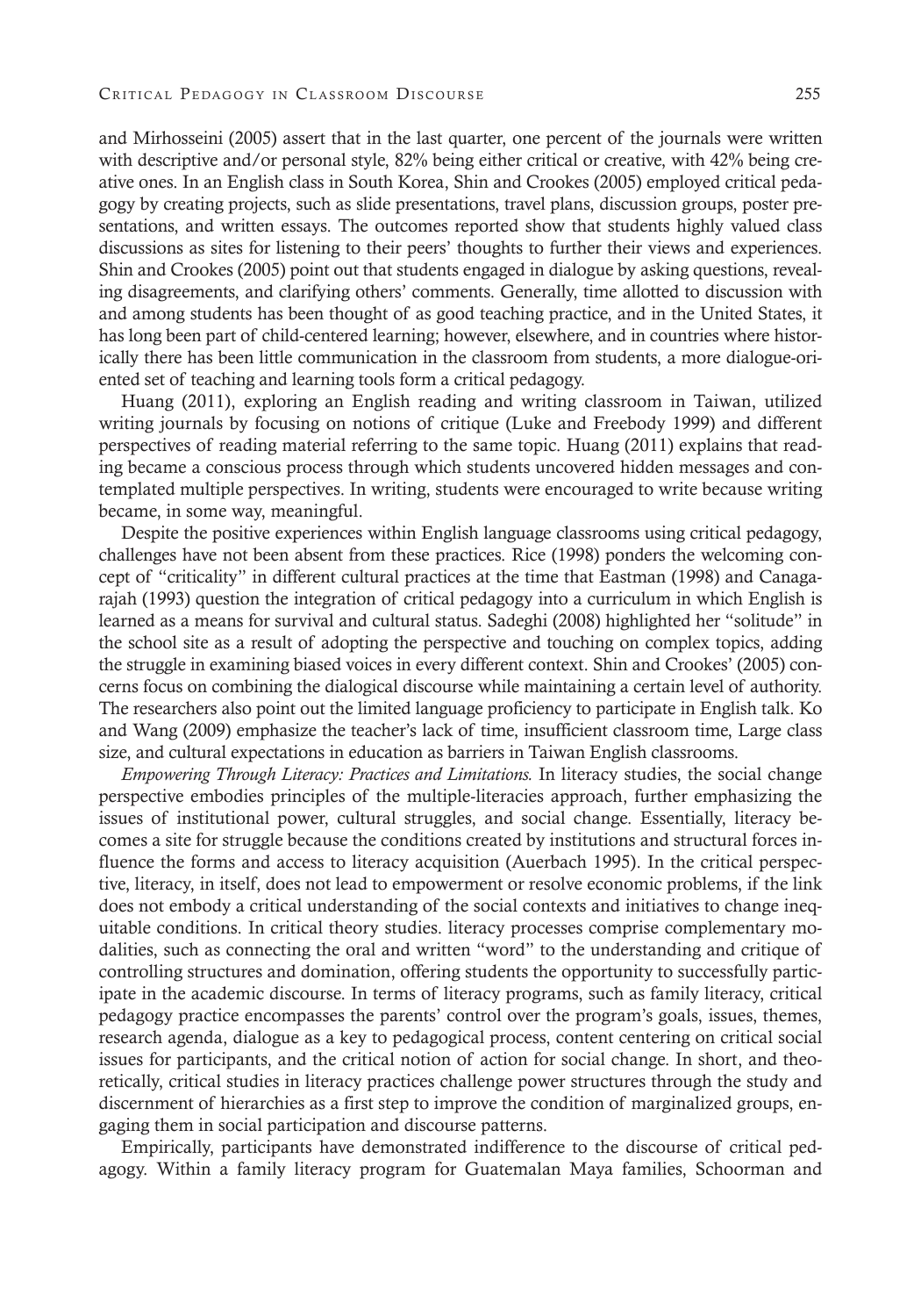Zainuddin (2008) examine changes in the curriculum to implement critical pedagogy and the empowerment practices with which teachers were engaged. The researchers discovered that participants in the program did not have social and structural change as their primary goal for seeking literacy education. Conversely, Schoorman and Zainuddin (2008) highlight that parents sought literacy education to "fit in" to the American system, mainly contributing to the academic success of their children.

On the positive side, contributors and participants of the Literacy for Social Justice Teacher Research group, Rogers, Mosley, and Folkes (2009), examined a classroom where the literacy practices focused on "literacies of labor," bringing up the (economic) class conflict topic within students' immediate job contexts at work as a tool to negotiate awareness and critique in adults' lives. Through the use of slide-based picture story and dialogue, Rogers et al. (2009), argue that while the students became more proficient with language and literacy, they also became more knowledgeable about their rights as workers and "how to be advocates for action" (136).

Although focusing the findings on her practice as a critical educator, Rocha-Schmid (2010) investigates a family literacy program in London where she attempted to engage immigrant parents in a critical pedagogy discourse of empowerment. The approach gave opportunities for parents to discuss the school culture and practices and to position themselves within a different cultural system. Rocha-Schmid (20l0) also acknowledges that parents displayed their own deep awareness of the topics and issues addressed and debated; however, the discourse patterns in which she was involved as a teacher did not allow for further and deeper dialogues within the classroom.

Through the exercise of critical pedagogy in literacy programs, researchers have also presented the limitations of the perspective. For example, Rogers and colleagues (2009) understand that the use of critical literacy in education is necessary but insufficient in the struggle for justice and social action. They argue the need for practitioners to work with cross-societal structures in order to build more reliable alternatives. Rocha-Schmid (2010) calls for teachers' discourse patterns to be revisited and scrutinized through the lenses of power and control. For Schoorman and Zainuddin (2008), the immediate need and desire of immigrant learners to participate in the school and in mainstream social discourse challenged their engagement with the critical view. Beyond the above limitations, considering Ellsworth's (1989) questions, "What diversity do we silence in the name of 'liberatory' pedagogy?" (299) adding "to be critical of what, from what position, to what end?" (299) seems to be a constructive and productive approach to take.

#### **Research Approaches**

*Research in the Field.* Research utilizing critical pedagogy commonly inquires into how power and the often externally imposed knowledge structures together privilege specific forms of knowledge within students' learning and language usage. Theoretically, Giroux (1988), Freire (1985), and McLaren (2009) inform the paradigms of critical pedagogy. In the classrooms, Freire (1970), Ashton-Warner (1965), Peterson (2009), Waterhouse (2012), and Siegel (2006) have developed scholarly work that contribute to teachers' practice in the field of critical pedagogy, as well as inquiry regarding the use of traditional methods within a critical approach framework (in addition to others already cited). Freire (1970) and Ashton-Warner (1965), for example, made use of generative words to engage students in literacy practices. Peterson (2009) acknowledges the importance of starting with generative themes (topics that emerge from students' interests and preferences), which can be discovered and reflected upon while using a diversity of language and performance arts activities to involve students in the practice of critical pedagogy. Peterson (2009) also emphasizes that even with standardized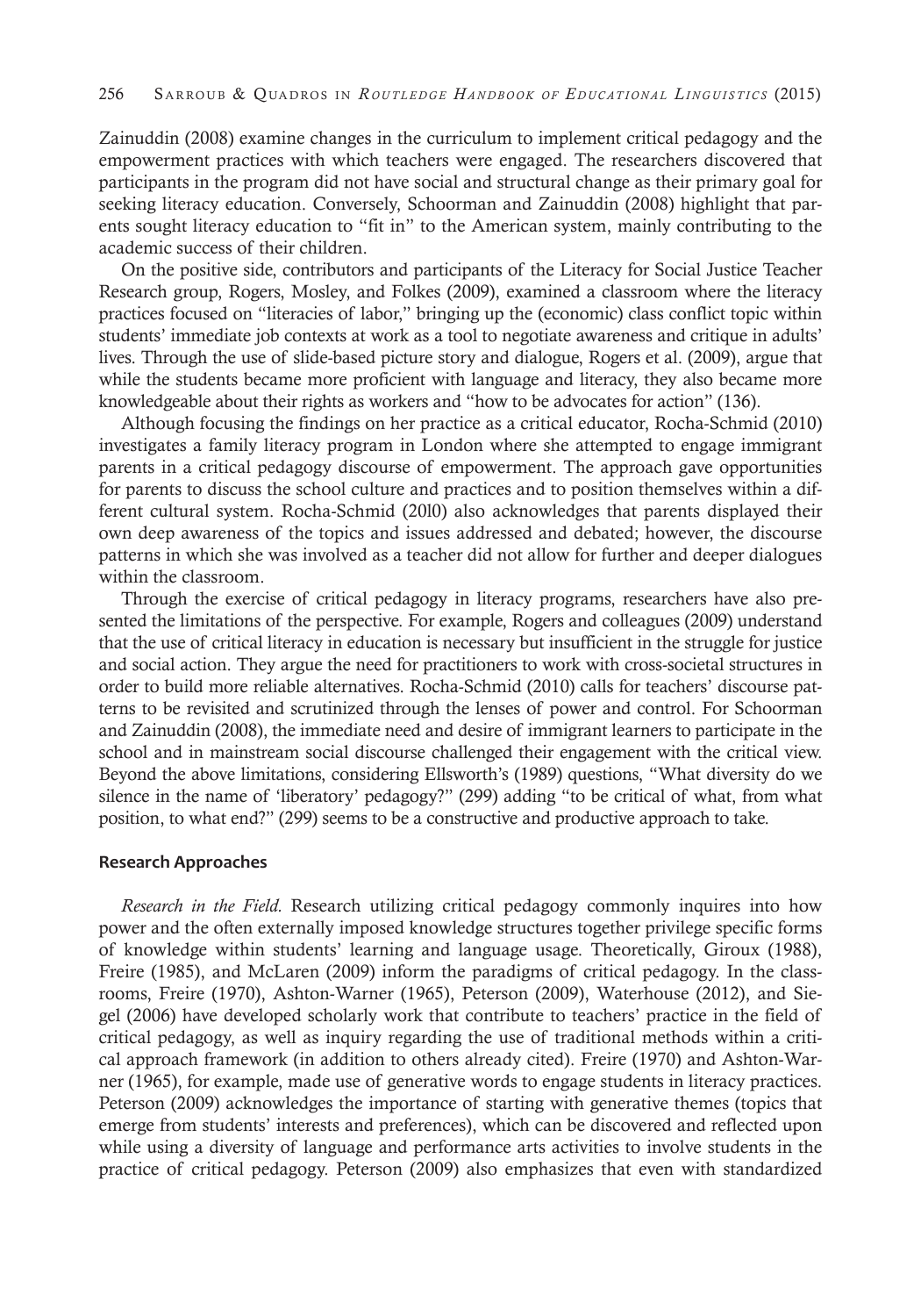curricula, teachers can utilize the life experiences of students, as well as poetry, movies, field trips, and music to boost critical thinking and awareness in the classroom.

In exploring different approaches in critical pedagogy research, Waterhouse (2012) advances the critical literacy framework and Multiple Literacy Theory to examine the effects of becoming critical within the students' context. Siegel (2006) analyzes the language usage ideologies professed in teacher and student discourse, suggesting that teachers should focus on a critical awareness approach when teaching language. In terms of differentiating between critical pedagogy and critical thinking, Burbules and Berk (1999) offer an analysis of both practices, explaining that they are theoretically different: One espouses an ideological position in response to power structures, while the other fosters a set learning strategies to deconstruct texts, which may influence classroom outcomes and student achievement. Lewis, Enciso, and Moje's (2007) edited book contributes to that end, wedding studies focused on literacy, critical theory, critical pedagogy, and activity theory because "closely examining this dialectic process as it relates to learning and schools reveals, among other things, the role of power and ideology in people's learning lives" (21). However, research on the issue of such differences in classroom practice is scarce in the literature.

The teaching and development of educators in critical pedagogy has evolved with studies in classroom discourse and practice. Hennessy, Mercer and Warwick (2011) developed workshops that focused on dialogical inquiry of classroom lessons and analysis of recorded teaching practices. Hennessy et al. (2011), engaged teachers in the process to explore and reformulate ideas of classroom dialogue in the context of using an interactive whiteboard. In Brazil, *Cox,* and Assis-Peterson (1999), through the use of interviews, explored the facets of empowering discourse (ED) as understood by English teachers and how they used or did not use it within their classrooms. The authors reveal that the results yielded a vast unawareness of the concept and understanding of critical pedagogy. Cox and Assis-Peterson (1999) highlight that, as educators, the research gave them the opportunity to reflect on their own practice as professionals who had failed to offer a profound and further understanding of critical pedagogy. With Worthman (2008), his observation of two distinct adult learning classes acknowledges the differences between teaching for empowerment and teaching for emancipation, which in the research, refers to a different discourse and overview of learners. In his analysis, while one teacher prepared learners to "act appropriately," the other positioned students to critique different discourses (461). Roche (2011) explored her own classroom, focusing on the students' discursive production within critical pedagogy. Citing meaningful samples from students' critiques and sociological concerns, Roche (2011) highlights her growth within the theory and the participation of parents in her classroom. Her critical practice not only influenced her students' lives but also the school setting.

For the most part, research on critical pedagogy and classroom discourse links data collection and analysis through the use of qualitative research methodologies and relevant research tools. Observations, field notes, interviews, work samples, dialogues, video records, and written journals compose the main body of tools to collect data. Researchers collect data mainly in classrooms where the framework is used and analyzed them in terms of engagement of participants, cultural impact on learners' lives, limitations of the theory, teachers' methods of implementation, and efficiency in implementing the framework. Researchers often used critical ethnographic or critical discourse perspectives (cf. Carspecken 1996; Rogers 2011).

#### **New Debates**

In a broader perspective of critical pedagogy implementation, Eastman (1998) questions whether it is even appropriate to introduce and implement critical literacy into classrooms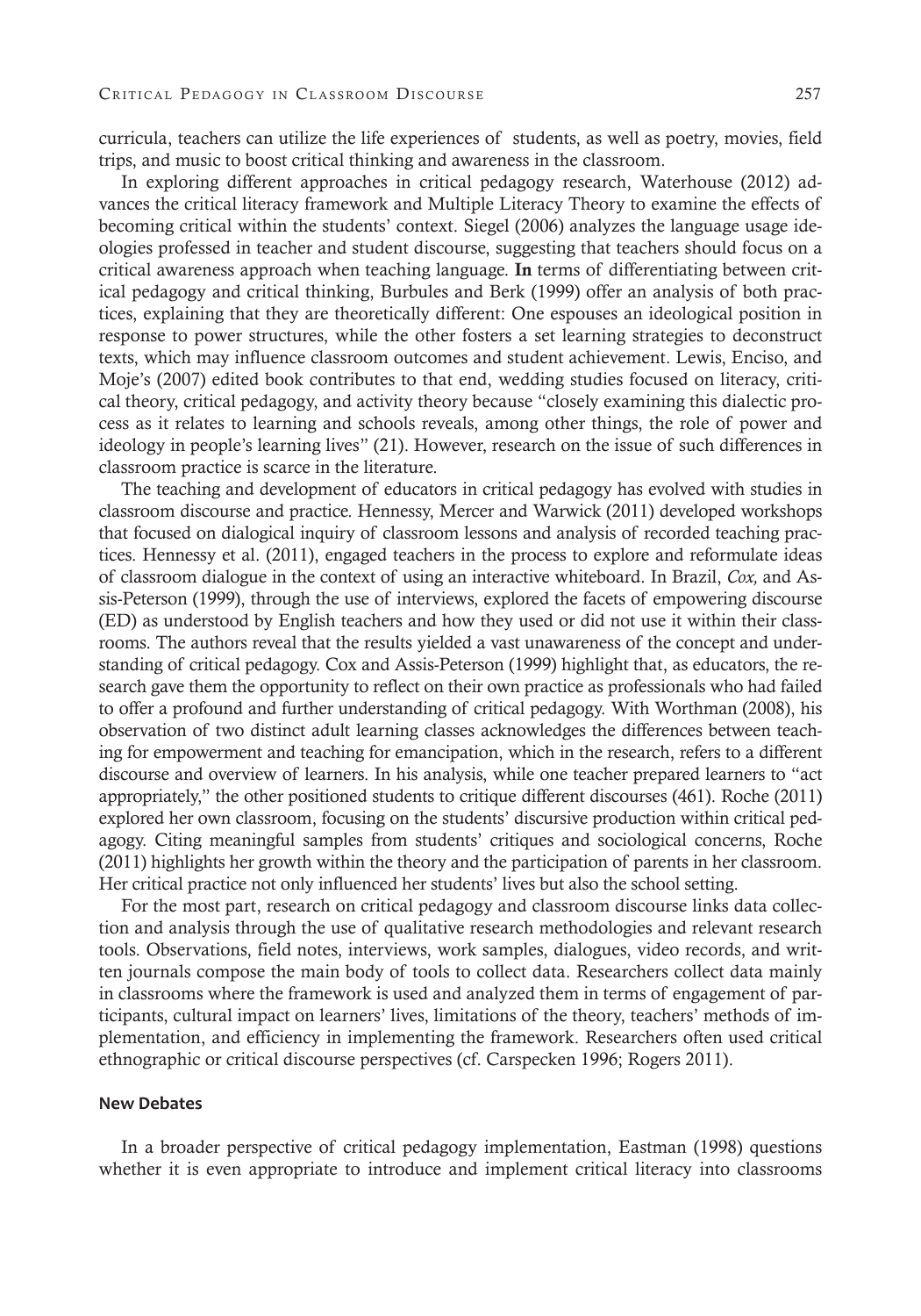where students have more of an interest in learning the English language itself or a need to learn the language, rather than an interest in being critical of it. Rogers et al. (2009), wonder if critical literacy education will make a material difference in the lives of students and their families. From a more micro perspective, Rocha-Schmid (2010) inquires if it is possible for educators to be able to distance themselves from their discourses and ideologies to keep them from influencing and controlling the course of classroom dialogue. In addition, both Rocha-Schmid (2010) and Ellsworth (1989) ponder which diversities or voices are silenced when using a "liberatory" pedagogy. More research is needed to address critical pedagogy and critical thinking and how these are either conceptually or empirically connected. Additionally, there have been in the past 20 years, a rich array of classroom studies, urban youth, and international English language settings founded upon critical theory frameworks, but critical pedagogy and discourse have not been studied systematically on a larger scale, spanning multiple socioeconomic and sociocultural contexts, including rural, multilingual, urban, as well as ethnically and/or socioeconomically more homogeneous classroom settings.

#### **Implications for Education**

Educational linguistics offers educators the potential for better understanding language use from the perspective of traditional grammar (what is usually taught in schools) and functional grammar perspectives (cf. Schleppegrell 2004). Critical theories and pedagogy, in turn, provide a useful framework for uncovering power relationships between standard forms and many other forms that are used by individuals, families, schools, and work places, in order to examine the combined form and function and its impact on interaction and learning. Further research includes the need for practitioners to study how critical pedagogy influences critical thinking, ethnographic studies that examine the impact of critical pedagogy in different cultures, and conversational and discourse analyses as necessary tools for better understanding the "critical" in critical pedagogy classrooms. Drawing attention to micro-level analyses of classroom interaction in the context of larger cultural and social processes continues to be important, especially in regions of the world experiencing political and environmental changes that are simultaneously and often instantly visible through digital and multi-media outlets. Ultimately, at stake are individuals and collectives of individuals' access to and savvy negotiation of teaching and learning practices that aid them to succeed in spite of institutional constraints and power structures.

#### **Further Reading**

For an overall understanding of the diverse facets of critical pedagogy, The *Critical Pedagogy Rader* (Darder et al. 2009) offers not only the theoretical perspectives that inform inquiry, but also explores how some researchers have applied these perspectives in their studies. Works from Giroux (1981; 1983), Freire (1970; 1985), and Phillipson (1992) give the most widely used historical and theoretical viewpoints for critical pedagogy: for an overview of classroom discourse, McLaren (1986; 1989) and Barbules (1992) offer salient reflective and analytic arguments focused on practice and theory.

#### **References**

Agger, B. 1991. Critical theory, poststructuralism, postmodernism: Their sociological relevance. In W. R. Scott and J. Blake. (Eds.) *Annual Review of Sociology,* 17 (pp. 105-131). Palo Alto, CA: Annual Reviews.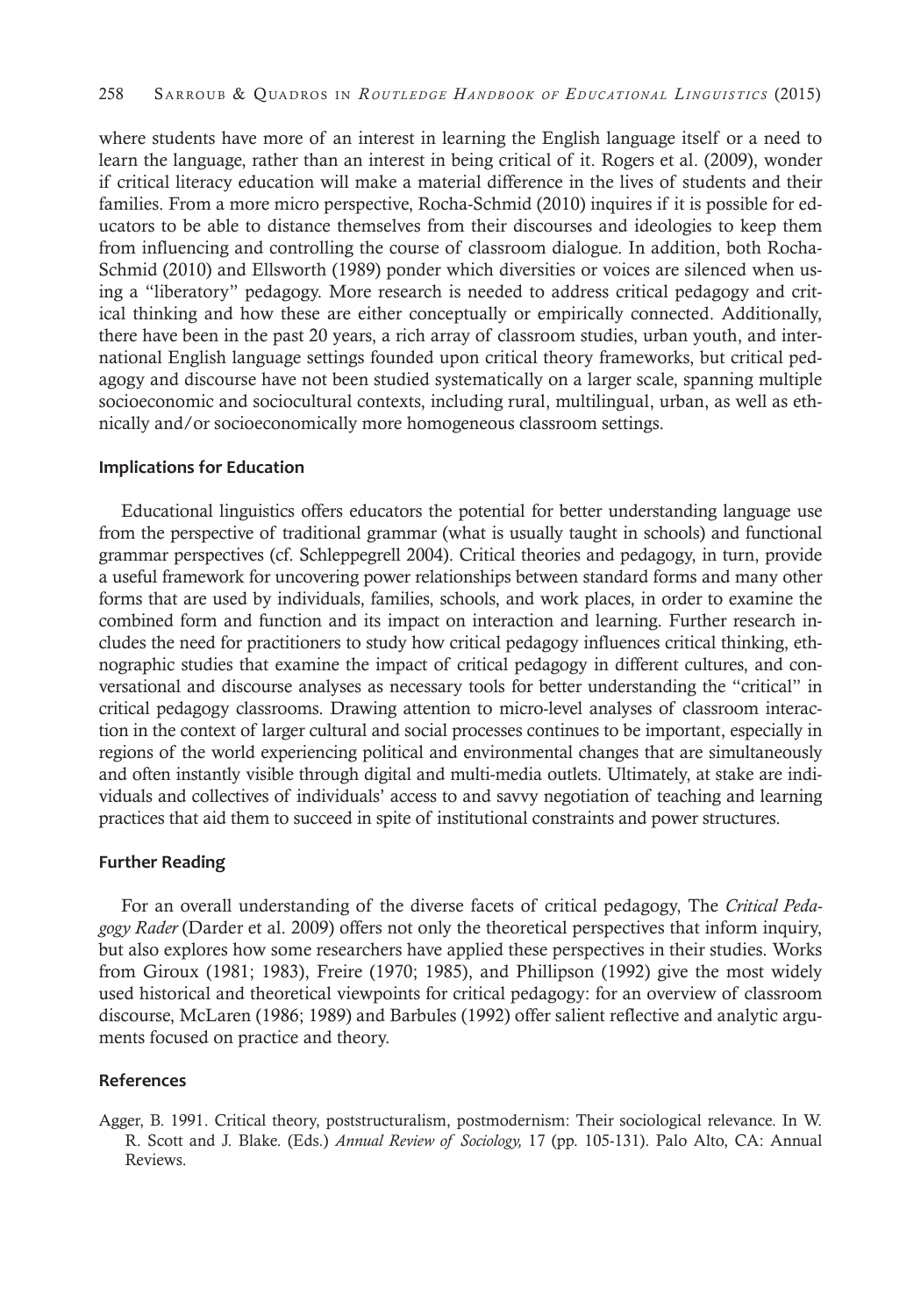Ashton-Warner, S. 1965. *Teacher.* New York, NY: Simon and Schuster.

- Auerbach, E. 1995. Deconstructing the discourse of strength in family literacy. *Journal of Literacy Research*, 27(4),643-661.
- Barbules, N. 1992. *Dialogue in teaching: Theory and practice.* New York, NY: Teacher College Press .
- Barbules, N. C., and Berk, R. 1999. Critical thinking and critical pedagogy: Relations, differences, and limits. In T. S. Popkewitz and L. Fendler (Eds.) *Critical theories in education: Changing terrains of politics*  (pp. 45-65). New York, NY: Routledge.
- Canagarajah, S. A. 1993. Critical ethnography of a Sri Lankan classroom: Ambiguities in student opposition to reproduction through ESOL. *TESOL Quarterly,* 27(4), 601-626.
- Canagarajah, S. A. 1999. On EFL teachers, awareness, and agency. *ELT Journal,* 53(3), 207-213.
- Canagarajah, S. A. 2007. The ecology of global English. *International Multilingual Research Journal,* 1(2), 89-100.
- Carspecken, F. 1996. *Critical ethnography in educational research: A theoretical and practical guide.* New York, NY: Routledge.
- Cox, M. I. P., & de Assis-Peterson, A. A. 1999. Critical pedagogy in ELT: Images of Brazilian teachers of English. *TESOL Quarterly,* 33(3), 433-451.
- Darder, A., Baltodano. M.,Torres. R. D (Eds.) 2009. *The critical pedagogy reader*. New York, NY: Routledge.
- Ellsworth, E. 1989. Why doesn't this feel empowering? Working through the representative myths of critical pedagogy. *Harvard Educational Review*, 59(3),297-324.
- Eastman, L. 1998. Oral discussions in teaching critical literacy to beginners. In A. Burns and S. Hood (Eds.), *Teachers' voices 3: teaching critical literacy. (pp.* 22-28). Sydney: NCELTR.
- Fairleigh, N. 1998. *Critical discourse analysis: The critical study of language*. Essex, UK: Longman.
- Freire, P. 1970. *Pedagogy of the oppressed.* New York, NY: Seabury.
- Freire, P. 1985. *The politics of education: Culture, power, and liberation.* South Medley, MA: Bergin and Garvey.
- Gee, J. 1999. *An introduction to discourse analysis: Theory and practice.* New York, NY: Routledge.

Gee, J. 2008. *Social linguistics and literacies: Ideologies in discourse.* New York, NY: Routledge.

Ghahremani-Ghajar, S. *&* Mirhosseini, S. A. 2005. English class or speaking about everything class? Dialogue journal writing as a critical EFL literacy practice in an Iranian high school. *Language, Culture and Curriculum,* 18(3), 286-299.

Giroux, H. A. 1981. *Ideology culture and the process of schooling.* Philadelphia, PA: Temple University Press.

- Giroux, H. A. 1983. *Theory and resistance in education: Towards a pedagogy for the opposition.* Westport. CT: Bergin and Garvey Publishers.
- Giroux, H. A. 1988. Teachers as intellectuals: Towards a critical pedagogy of learning. Westport, CT: Bergin and Garvey Publishers.
- Giroux, H. A., and McLaren, P. 1989. *Critical pedagogy, the state, and cultural struggle.* Albany, NY: State University of New York Press.
- Habermas, J. 1981. *The theory of communicative action.* London: Heinemann.
- Hennessy, S., Mercer, N., and Warwick, P. 2011. A dialogic inquiry approach to working with teachers in developing classroom dialogue. *Teacher College Record,* 113(9), 1906-1959.
- Huang, S. Y. 2011. Reading "further and beyond the text": Student perspectives of critical literacy in EFL reading and writing. *Journal of Adolescent and Adult Literacy,* 55(2), 145-154.
- Ko, M., and Wang, T. 2009. Introducing critical literacy to EFL teaching: Three Taiwanese college teacher's conceptualization. *The Asian EFL Journal Quarterly,* 11(1), 174-191.
- Lewis, C., Enciso, P., and Moje, E. (Eds.) 2007. *Reframing sociocultural research on literacy: Identity, agency, and power*. Mahwah, NJ: Lawrence Erlbaum Associates.
- Livingstone, D. W. 1987. *Critical pedagogy and cultural power.* South Hadley, MA: Bergin and Garvey Publishers. Inc.
- Luke, A., *&* Freebody, P. 1999. Further notes on the four resources model. *Reading Online* notes. Retrieved from www.readingollline.orglresearch/lukefreebody.hunl
- McLaren, P. 1986. *Schooling as ritual performance.* London, UK: Routledge and Kegan Paul.